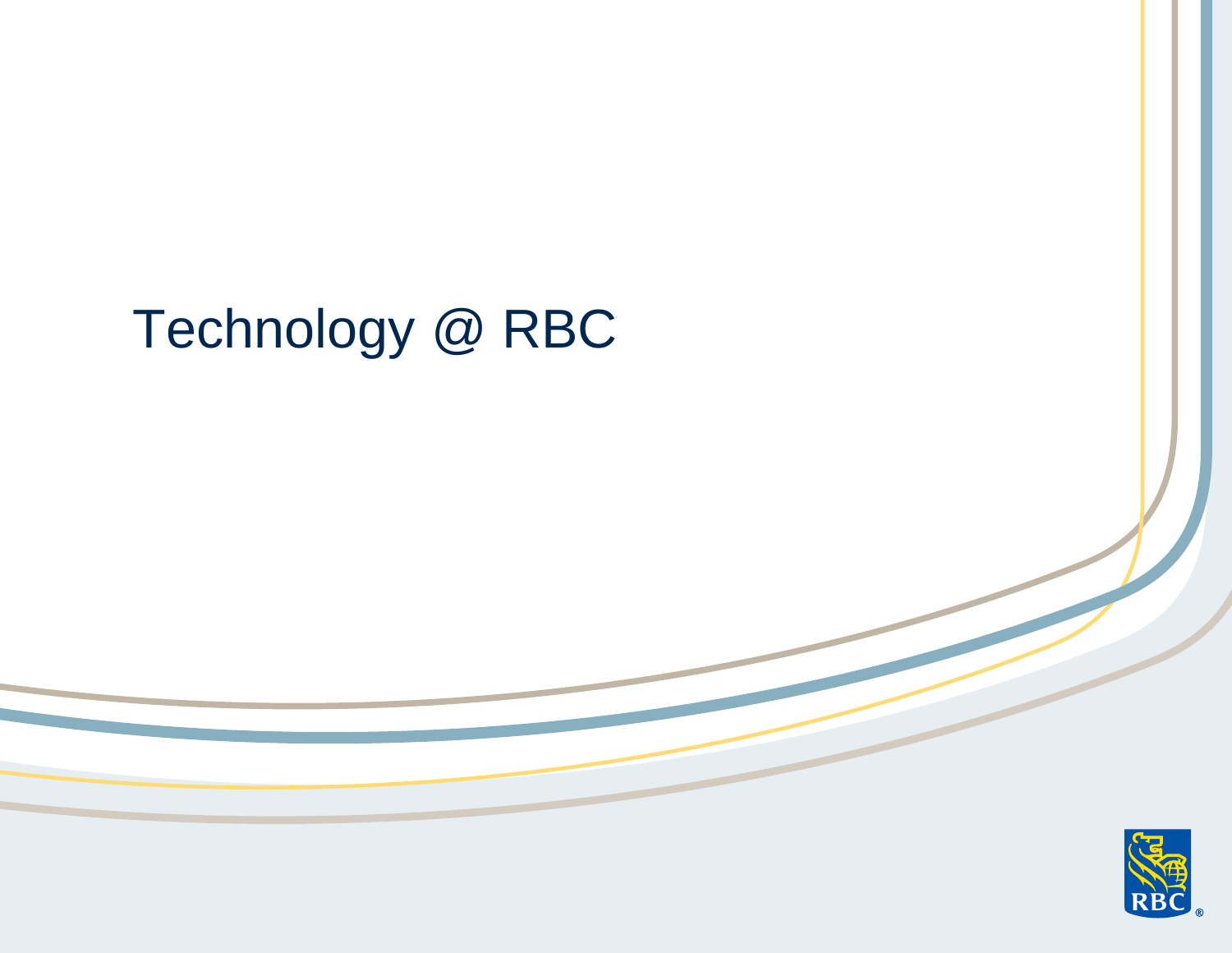# Investors value RBC for its industry-leading franchises and innovative approach



(1) These figures (in 000s) represent the 90-Day Active customers in Canadian Banking only and are spot values. (2) Insights read on a launch-to-date basis. (3) Daily average number of transactions. (4) Based on LinkedIn's *Companies in Canada list.*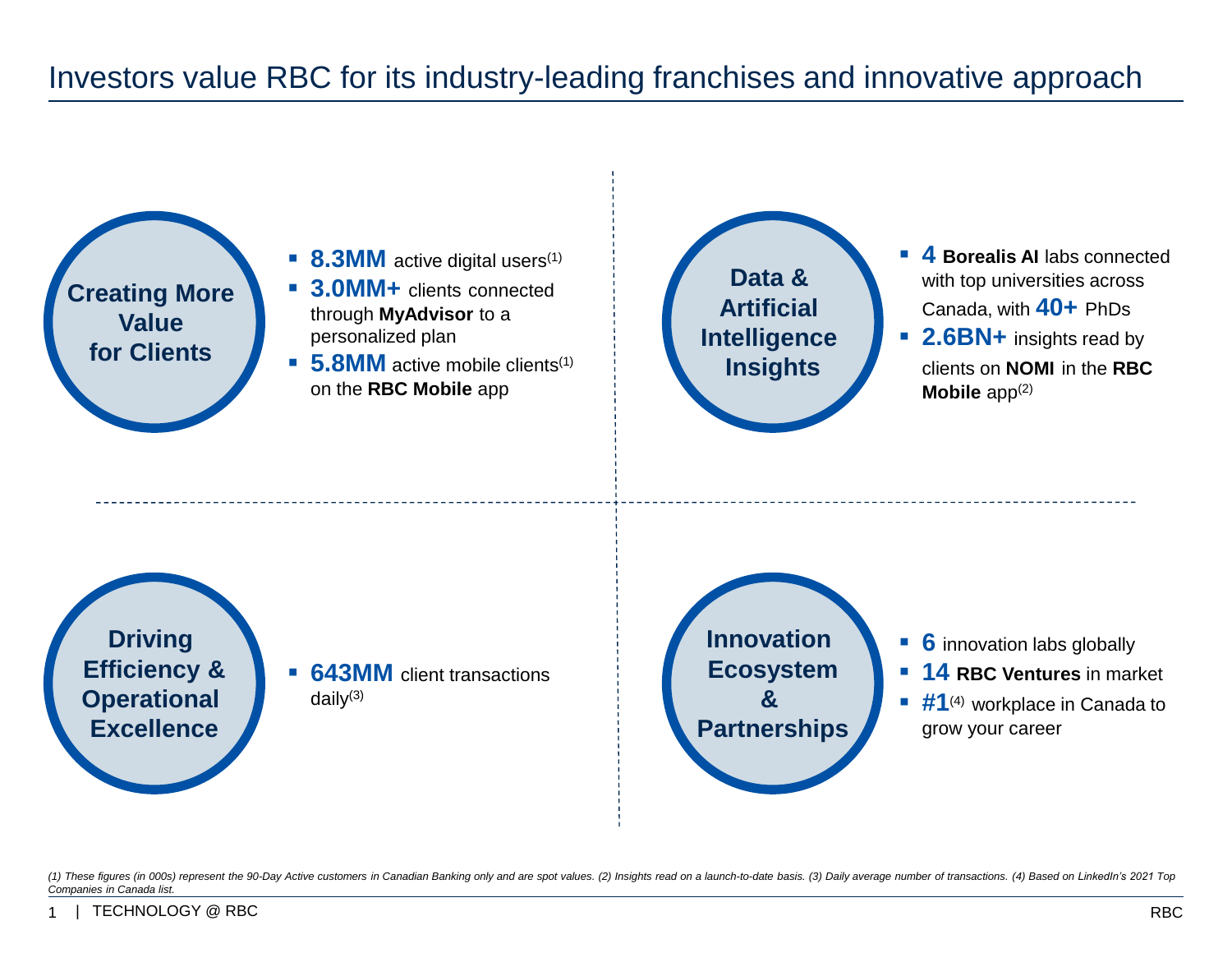#### Our technology platforms are enabling all businesses to exceed client expectations

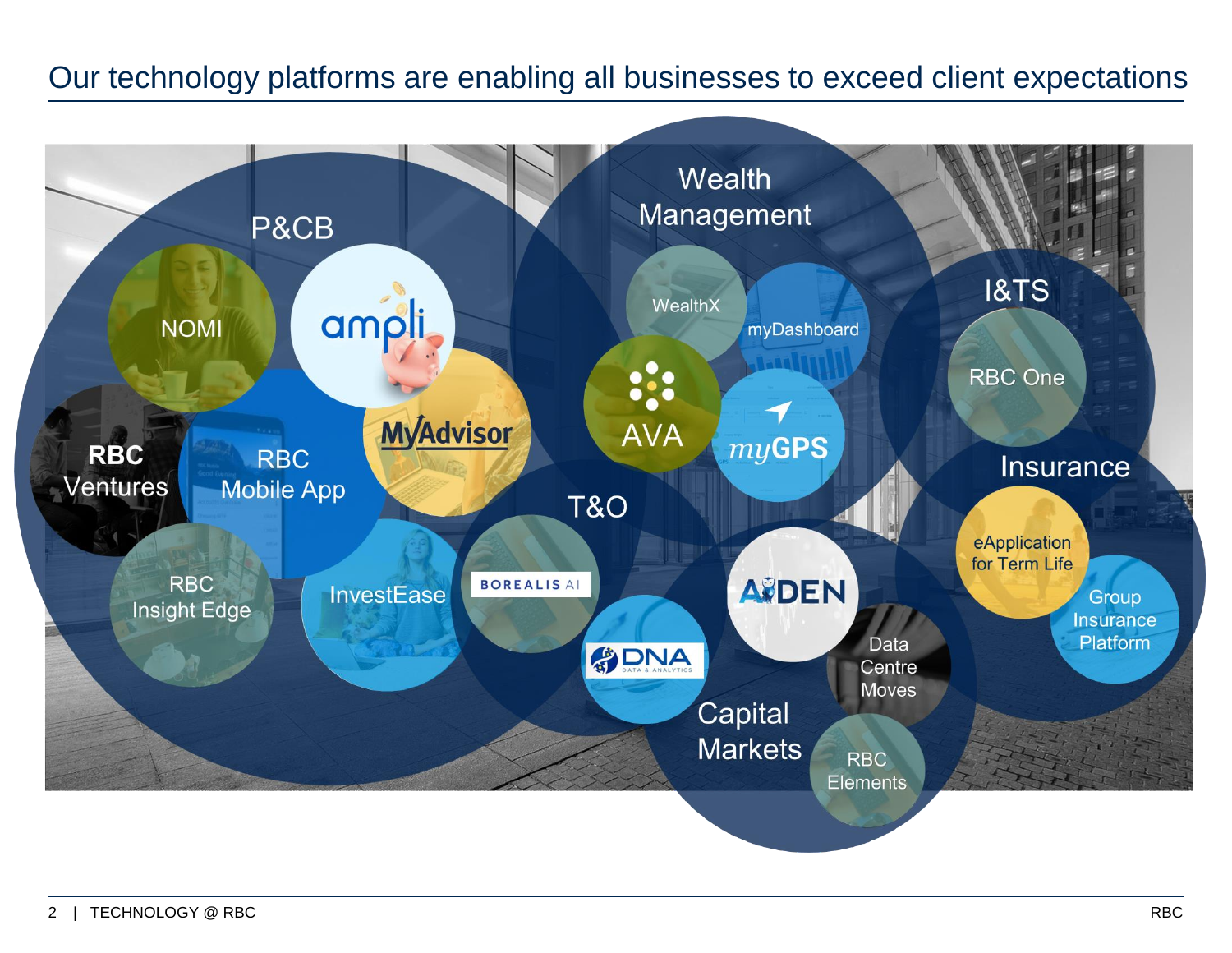#### We have developed a rich innovative ecosystem that attracts top talent

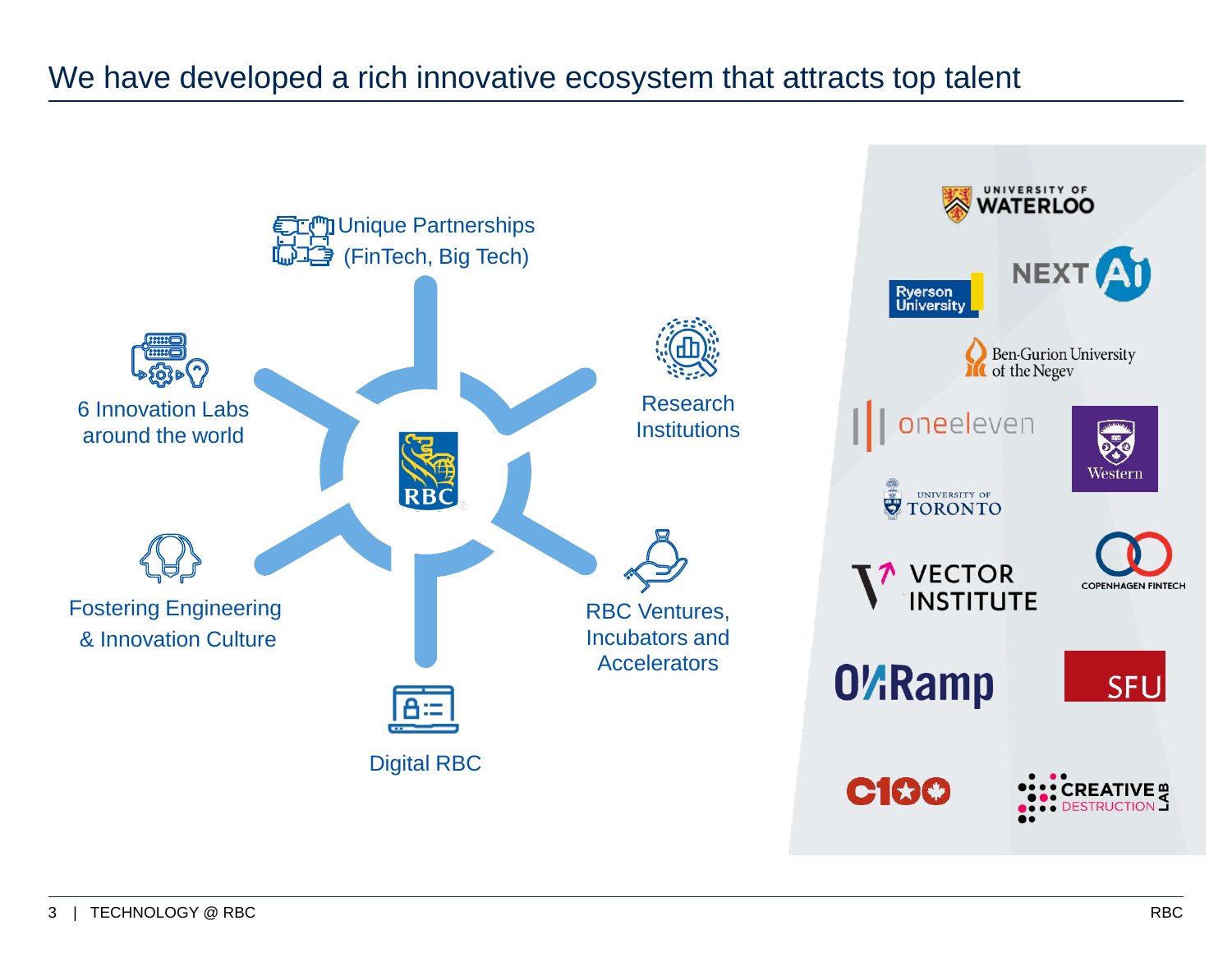## Canadian Banking: Our 14MM clients continue to adopt our digital channels



(1) These figures (in 000s) represent the 90-Day Active customers in Canadian Banking only and are spot values. (2) Digital Adoption rate calculated using 90-day active users. (3) These figures represent the total number o *logins using a mobile device. (4) Financial transactions only.*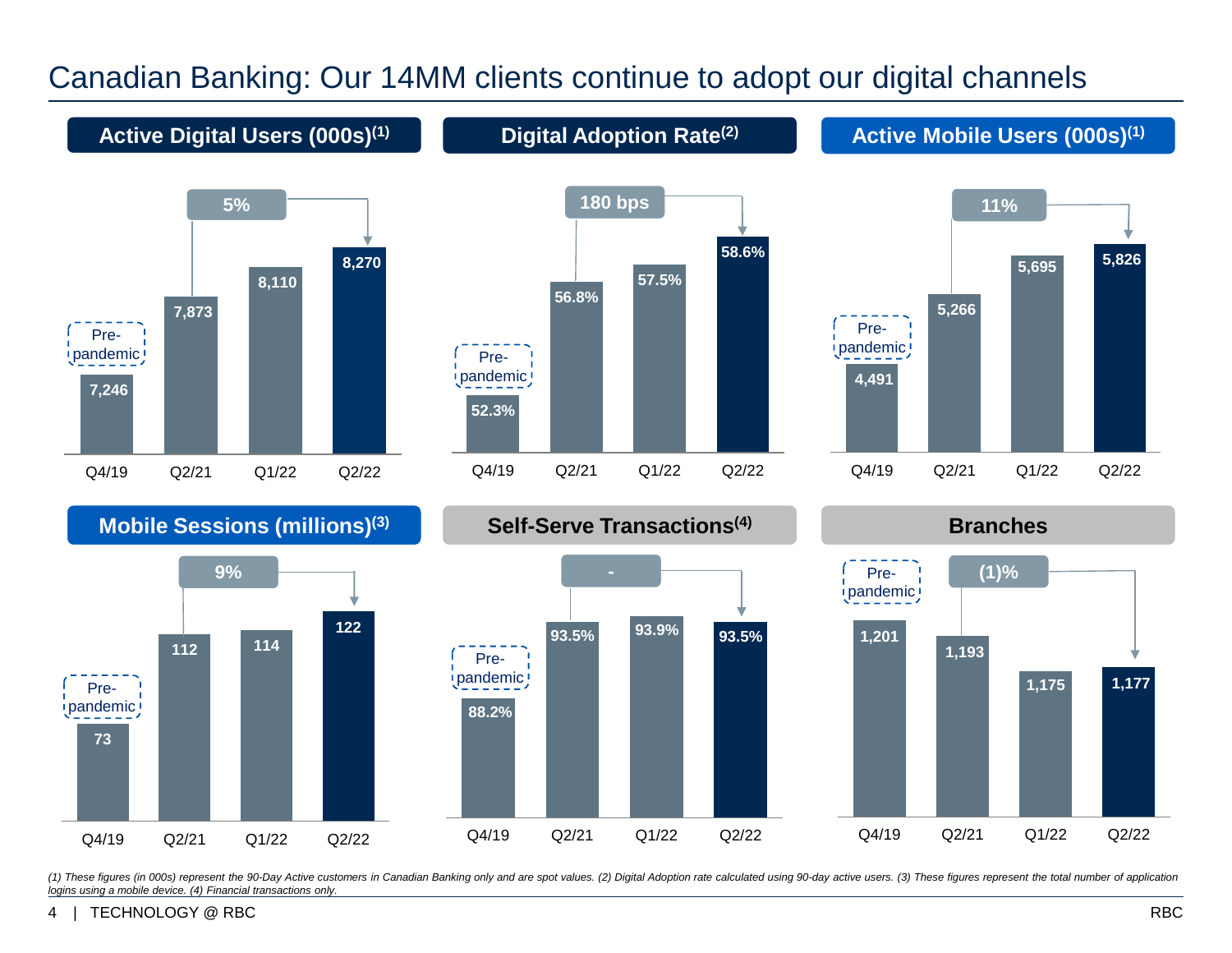# RBC Ventures